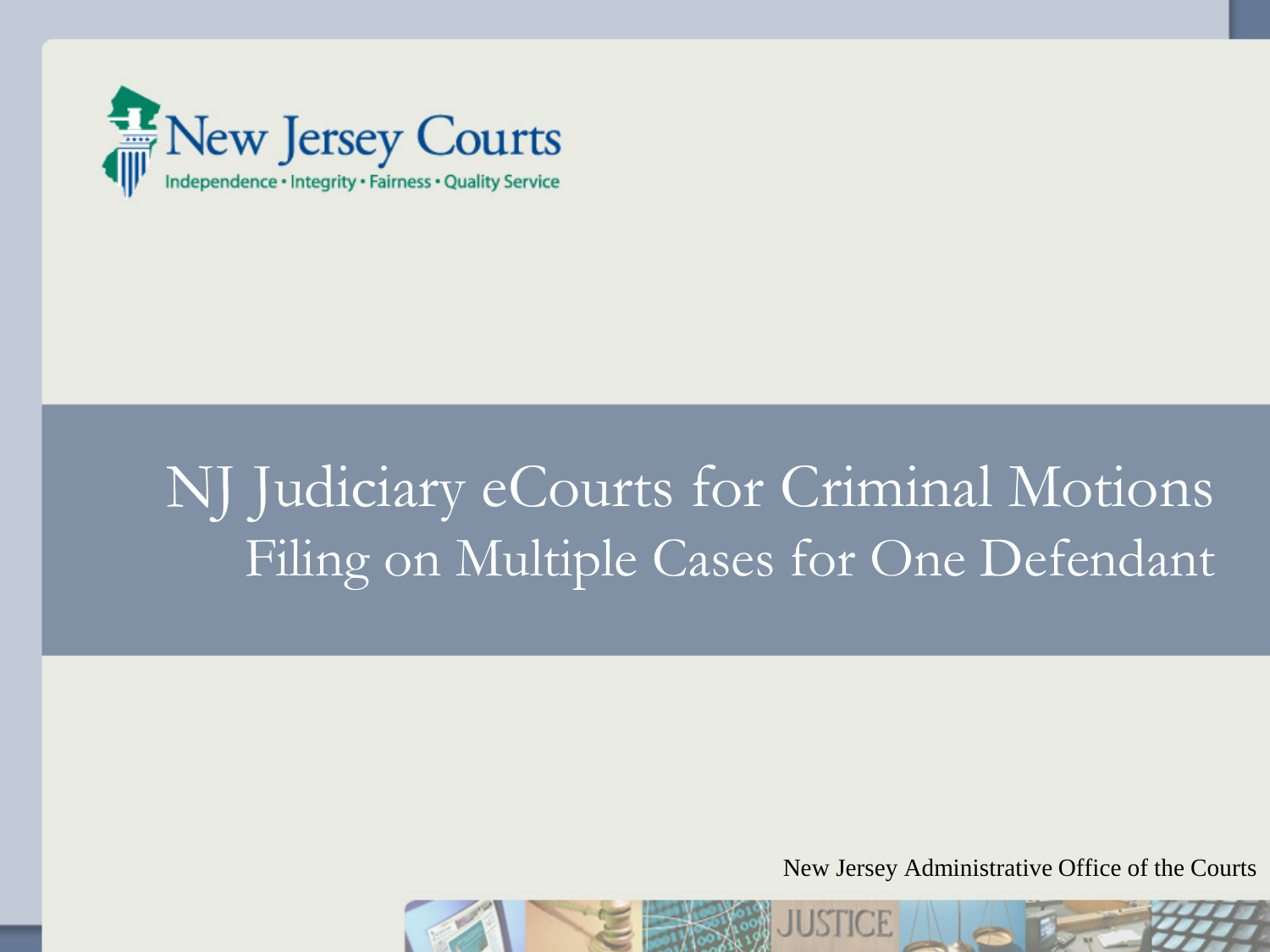- The eCourts Multi-Case feature allows the simultaneous filing of documents for a single defendant to multiple cases.
- All documents filed will display in the Case Jacket of each case selected during filing.
- As identical documents will be filed for each case selected, all case numbers must appear on the documents.
- All notifications, schedules and orders will be sent for each case individually.

The following slides demonstrate this functionality.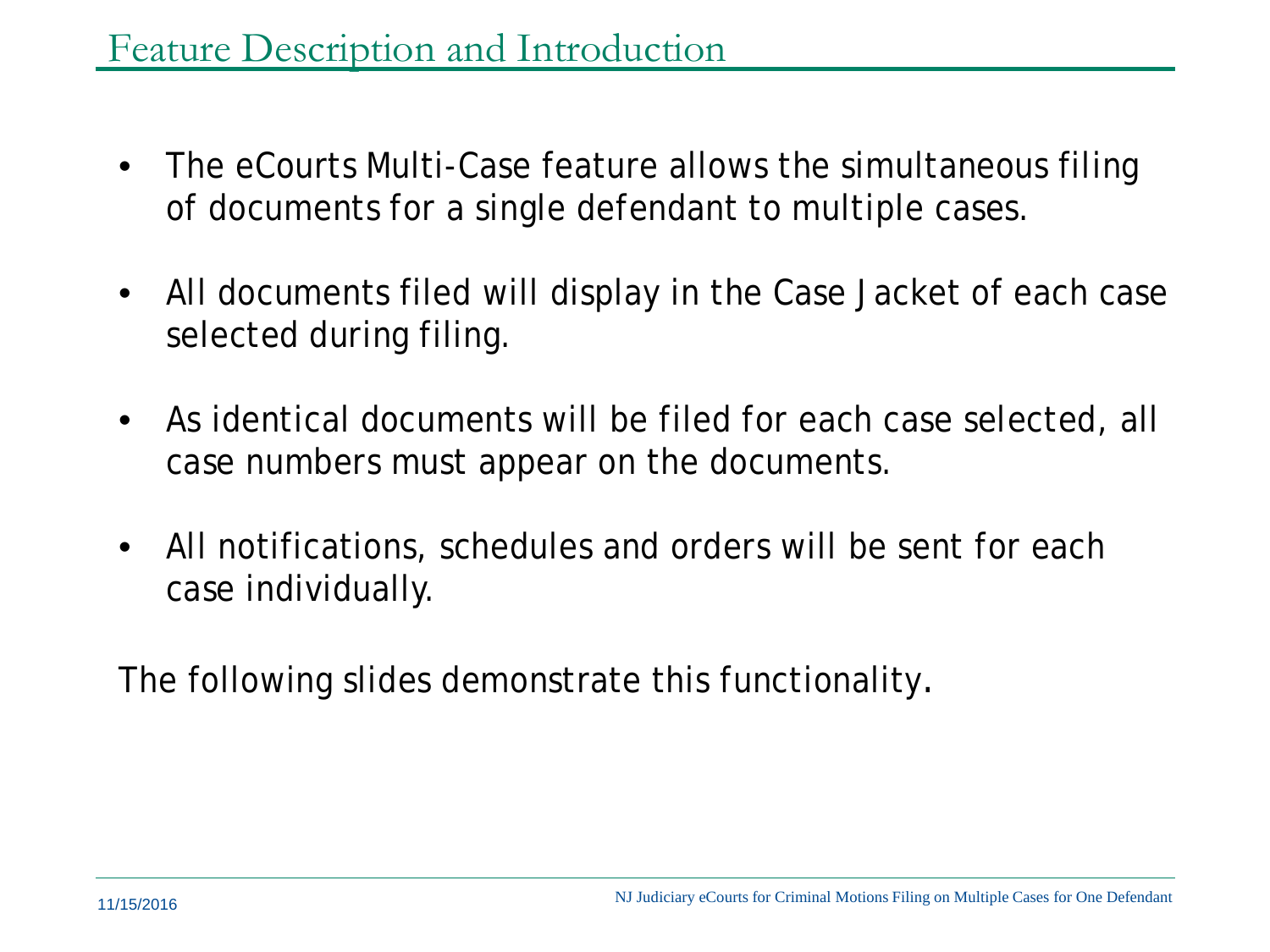#### Selecting Additional Cases

#### eCourts displays both active and completed cases, but excludes cases that have been dismissed, downgraded or remanded.

| <b>Enter Filing Details</b>                                                                                              |                                                     |                         |                                              |                                                 |                                  |                           |  |  |  |  |  |
|--------------------------------------------------------------------------------------------------------------------------|-----------------------------------------------------|-------------------------|----------------------------------------------|-------------------------------------------------|----------------------------------|---------------------------|--|--|--|--|--|
|                                                                                                                          | <b>Back</b>                                         |                         |                                              |                                                 |                                  |                           |  |  |  |  |  |
| Case Details: County: MONMOUTH   Indictment/Accusation No.: 14-03-00582-A   P/G Case #: 14000249-001                     |                                                     |                         |                                              |                                                 |                                  |                           |  |  |  |  |  |
| Document to be Filed                                                                                                     |                                                     |                         |                                              |                                                 |                                  |                           |  |  |  |  |  |
| * Select Filing Type (?): MOTION RELATED<br>* Select Filing Description: FILE A NEW MOTION<br>$\blacktriangledown$<br>▼. |                                                     |                         |                                              |                                                 |                                  |                           |  |  |  |  |  |
| * Select MOTION Type (?): BAIL REDUCTION<br>$\blacktriangledown$                                                         |                                                     |                         |                                              |                                                 |                                  |                           |  |  |  |  |  |
| <b>Filing Role in Case</b>                                                                                               |                                                     |                         |                                              |                                                 |                                  |                           |  |  |  |  |  |
| * Please select your role in the filing: $\bigcirc$ Prosecutor (a) Defense Attorney $\bigcirc$ Other                     |                                                     |                         |                                              |                                                 |                                  |                           |  |  |  |  |  |
| <b>List of Defendants in Case</b>                                                                                        |                                                     |                         |                                              |                                                 |                                  |                           |  |  |  |  |  |
| Please select the Defendant that you are Filing For/Against.                                                             |                                                     |                         |                                              |                                                 |                                  |                           |  |  |  |  |  |
|                                                                                                                          |                                                     |                         |                                              |                                                 |                                  |                           |  |  |  |  |  |
|                                                                                                                          | Defendant $\vee$                                    |                         |                                              |                                                 |                                  | <b>Event Judge</b>        |  |  |  |  |  |
| ◉                                                                                                                        | JAMES, LEE                                          | <b>AKA</b>              | After the defendant is selected, eCourts     |                                                 |                                  |                           |  |  |  |  |  |
| O                                                                                                                        | SMITH, JOAN                                         | <b>AKA</b>              | displays the defendant's other cases which   |                                                 |                                  |                           |  |  |  |  |  |
| O                                                                                                                        | DAVID, MICHAEL                                      | AKA                     | may be selected for inclusion in the filing. |                                                 |                                  |                           |  |  |  |  |  |
|                                                                                                                          |                                                     |                         |                                              |                                                 |                                  |                           |  |  |  |  |  |
|                                                                                                                          | Other cases exist for the selected defendant        |                         |                                              | cases you would like to submit this filing for: |                                  |                           |  |  |  |  |  |
| Select                                                                                                                   |                                                     | Case Information $\div$ |                                              | <b>Next Scheduled Event</b>                     | <b>Next Scheduled Event Date</b> | <b>Attorney of Record</b> |  |  |  |  |  |
| $\checkmark$                                                                                                             | P/G Case #: 03005143-002 Ind./Acc. #: 04-03-00627-I |                         |                                              |                                                 |                                  |                           |  |  |  |  |  |
| ✔                                                                                                                        | P/G Case #: 94002105-001 Ind./Acc. #: 94-08-01303-1 |                         |                                              |                                                 |                                  |                           |  |  |  |  |  |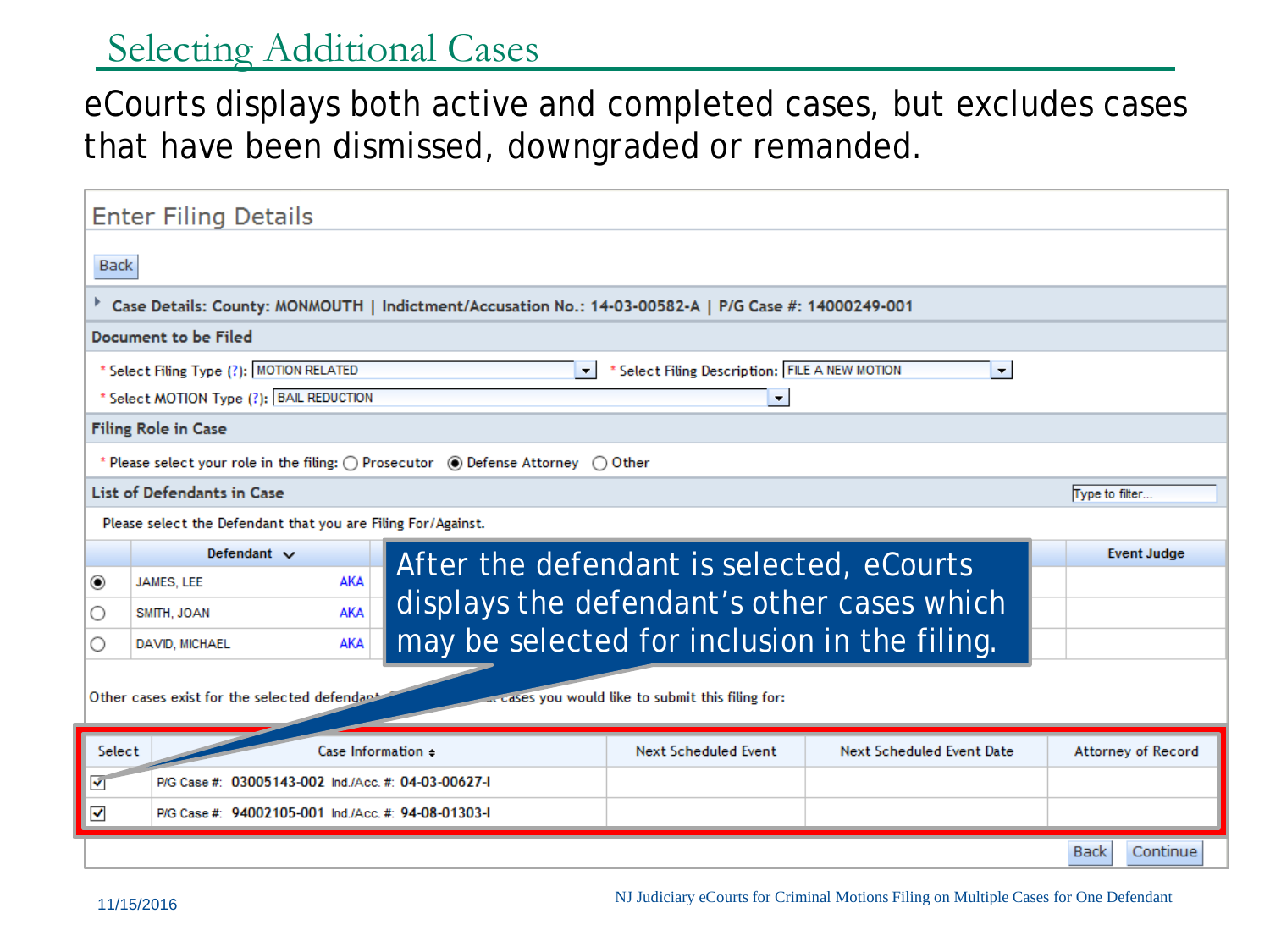### Confirmation Page

## The Confirmation page displays all cases for which the filing and documents were submitted.

|                                                                                                                                 |                                                                         | <b>Judiciary eCourts System</b> |                                                                                                                  | My Account Home Help<br>Logout |  |  |  |
|---------------------------------------------------------------------------------------------------------------------------------|-------------------------------------------------------------------------|---------------------------------|------------------------------------------------------------------------------------------------------------------|--------------------------------|--|--|--|
|                                                                                                                                 | <b>New Jersey Courts</b><br>ce - Integrity - Fairness - Quality Service |                                 |                                                                                                                  |                                |  |  |  |
| eCOURTS HOME                                                                                                                    | eFILING                                                                 | <b>CASE JACKET</b>              | User: 036871988, J. CARTER Firm: PUBLIC DEFENDER ESSEX ADULT CRIMINAL TRIAL                                      |                                |  |  |  |
| Confirmation                                                                                                                    |                                                                         |                                 |                                                                                                                  |                                |  |  |  |
|                                                                                                                                 |                                                                         |                                 | Your filing has been successfully submitted. A confirmation email has been sent to you.                          |                                |  |  |  |
| Case Details: County: MONMOUTH   Indictment/Accusation No.: 14-03-00582-A   P/G Case #: 14000249-001<br><b>View Case Jacket</b> |                                                                         |                                 |                                                                                                                  |                                |  |  |  |
|                                                                                                                                 |                                                                         |                                 | Case Caption: STATE OF NEW JERSEY VS LEE JAMES, ET AL Case Initiation Date: 01/17/2014 Prosecutor: JONES, DONALD |                                |  |  |  |
| <b>Filing Submitted</b>                                                                                                         |                                                                         |                                 |                                                                                                                  |                                |  |  |  |
|                                                                                                                                 |                                                                         |                                 | Filing Type: MOTION RELATED Filing Description: FILE A NEW MOTION Motion Type: BAIL REDUCTION                    |                                |  |  |  |
| Filing also submitted for defendant in the following case(s):<br><b>MONMOUTH</b><br><b>MONMOUTH</b>                             | 94002105-001<br>03005143-002                                            |                                 |                                                                                                                  |                                |  |  |  |
| <b>Transaction Information</b>                                                                                                  |                                                                         |                                 |                                                                                                                  |                                |  |  |  |
| Transaction ID: CRM20155491<br>Date Submitted: 09/23/2015<br>Documents Received:<br><b>BAIL REDUCTION</b>                       |                                                                         |                                 |                                                                                                                  |                                |  |  |  |